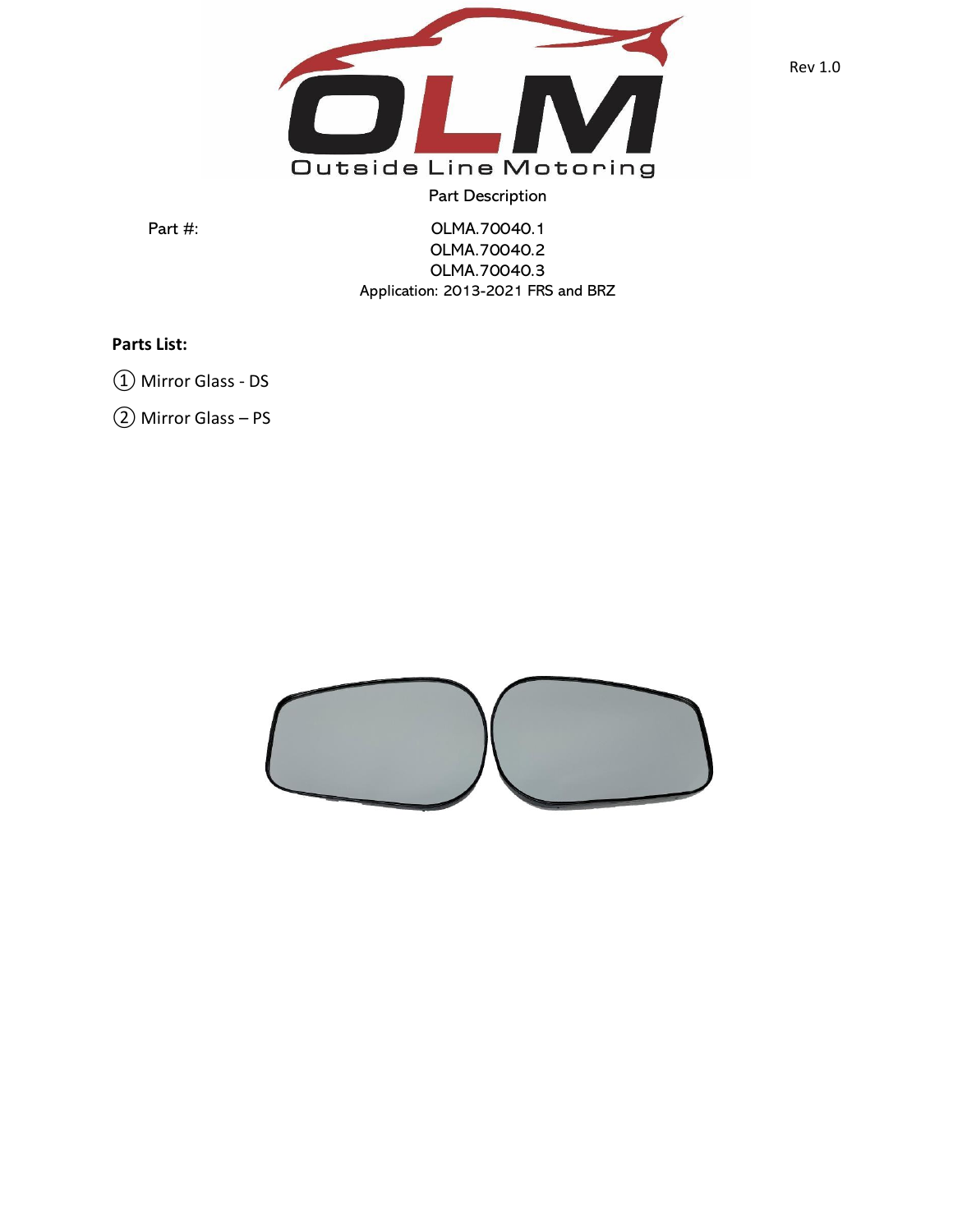## **Installation Instructions:**

1 – Using the mirror adjustment switch in your car, position the mirror glass with the outer edge as far out as possible, as shown below.





2 – Next put your hand behind the mirror glass and plastic frame that the glass is attached too and pry outward towards the bottom of the glass. This should release the 2 clips holding it in place.





3 – Slide the glass down slightly to release the 2 hooks shown below in **Figure 1.** Then, if applicable, unplug the mirror heater wires and turn signal connections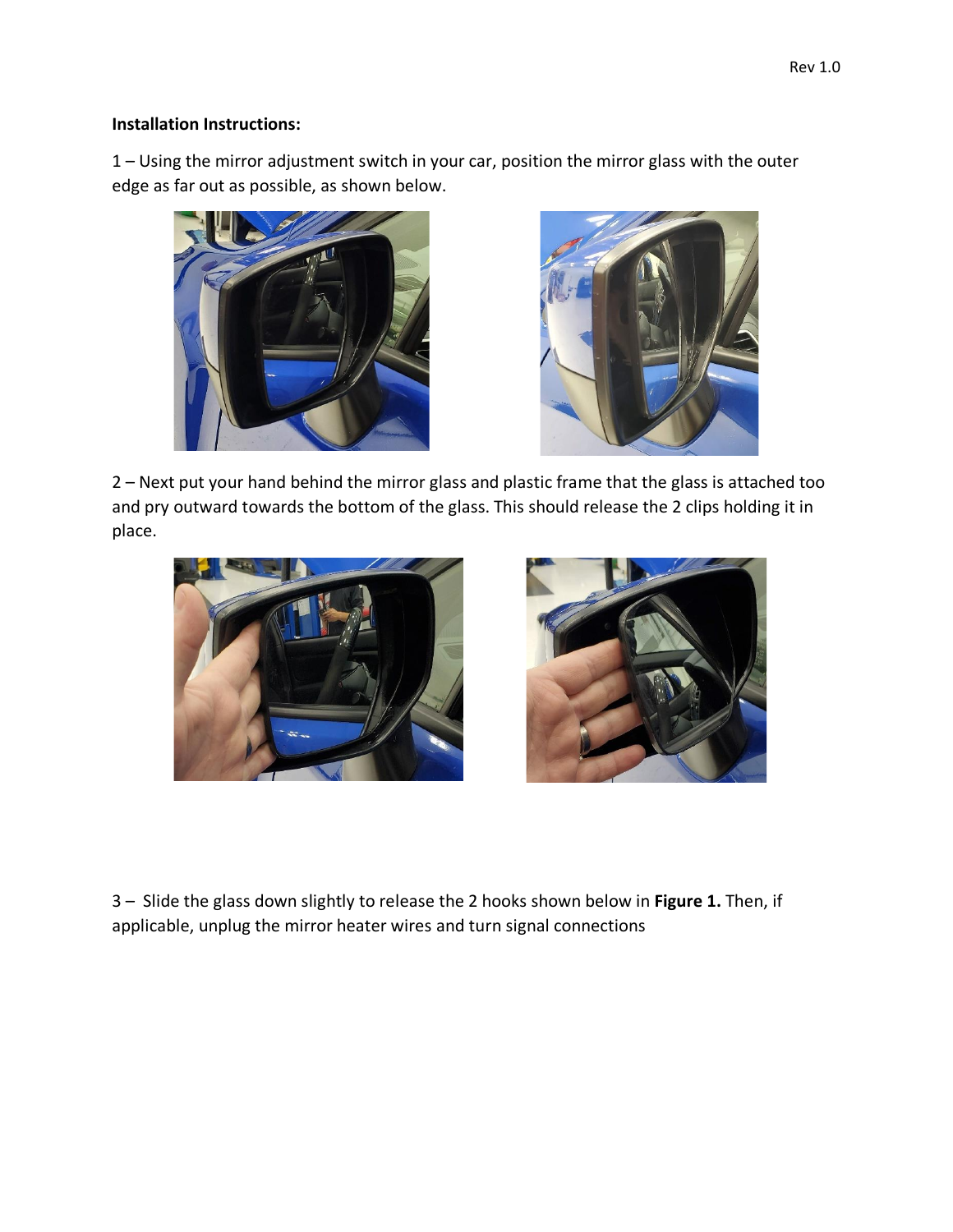

4 – Take your new OLM mirror glass and reattach any connections that are applicable from

Step 3.

**Note:** Mirror heater wires can be plugged in to either mirror heater terminal.

5 – Then, seat the 2 hooks shown in step 3 back into their channels and then snap the mirror back into place by pressing where shown below.



 $6$  – Repeat steps  $1 - 5$  on the opposite side of your vehicle.

7 – Your installation is complete, enjoy your new OLM mirror glass! If you have any questions Feel free to contact your OLM Dealer.